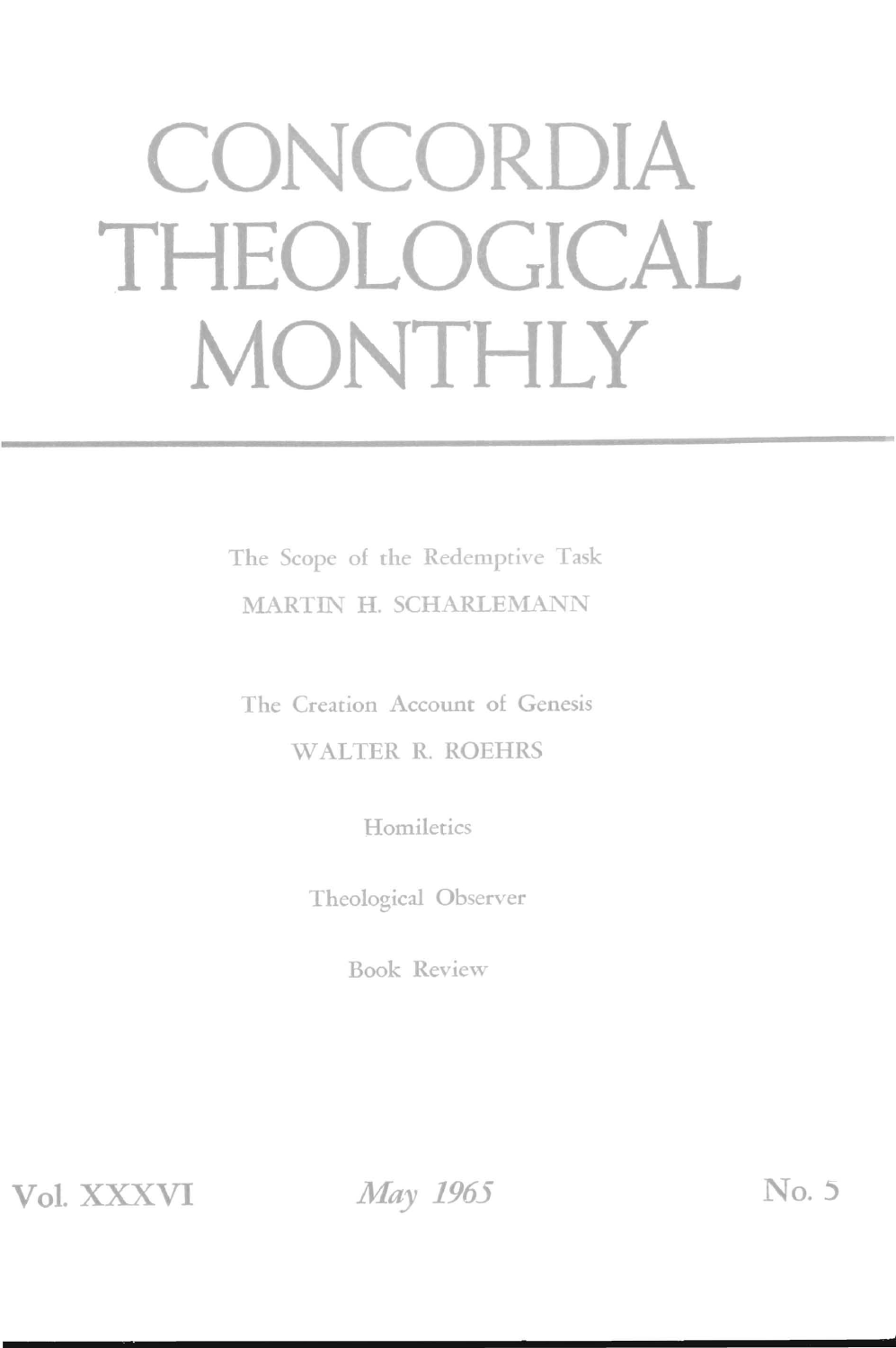# **THEOLOGICAL OBSERVER**

#### MISSOURI CHURCH IN INDIA VOTES TO JOIN FEDERATION

*Nagercoil* (Kerala), India. - Affiliation with the Federation of Evangelical Lutheran Churches in India has been given final approval by the India Evangelical Lutheran Church, a "sister church" of The Lutheran Church - Missouri Synod (U.S.A.).

Taken at the IELC's fourth biennial convention here in mid-November, the decision means that the 35,OOO-member church will form part of an organization which is a member of the World Council of Churches.

Until now the IELC has had only an observer relationship with the federation, which is the common agency of eight other Indian Lutheran churches having a combined membership of 718,000.

Seven of the eight churches are members of the Lutheran W orId Federation, and the FELCI also serves as the Indian National Committee of the LWF. However, in joining the Indian federation the IELC would not be placed in any organizational relationship with the LWF.

Outgrowth of Missouri Synod mission work in South India begun nearly 70 years ago, the IELC was organized in 1958. At its second convention in 1960 it expressed a desire to join the FELCI, but a final decision was postponed then and again in 1962.

At its 1964 convention, which was attended by about 35 delegates and several visitors from abroad, the church also voted to take over the mission work of the Missouri Synod in neighboring Ceylon.

Delegates elected the Rev. N. J. Ezekiel of Ambur to a second term as general secretary of the church.

Among the attending guests from overseas were Dr. H. H. Koppelmann, Executive

Secretary, and Dr. Paul F. Bente, Jr., recording secretary of the Missouri Synod's Board for World Missions.

## CANADIAN LUTHERANS LOOK FORWARD TO NEW AGENCY

*Kitchener, Ont.* - The Canadian Lutheran Council looked forward at its 12th annual meeting here to the time when it will be succeeded by a new and more representative inter-Lutheran agency.

Dr. Earl J. Treusch, executive director of the CLC, told councillors from The American Lutheran Church and Lutheran Church in America that "all of us are jubilant at the possibilities of broadened programming and greater development which will be inherent in the new counciL"

To be called the Lutheran Council in Canada, the new association will include the territorial units of the ALC, LCA, and The Lutheran Church-Missouri Synod. Plans for a similar partnership are nearing completion by the parent bodies in the United States.

Dr. Treusch pointed out that in anticipation of the new agency joint study and work are already being undertaken by the present council and the Missouri Synod. A committee to plan Lutheran observances of Canada's Centenary in 1967 has been set up, he said. Study meetings on Canadian missions have been arranged. In welfare a study on institutional chaplaincy service has begun. A cooperative Committee on Scouting has also become operative.

"These examples," he said, "will indicate the rapidly growing spirit of good will and confidence in inter-Lutheran circles in Canada."

Dr. Treusch announced that the Executive Committee of the 50-million-menber Lu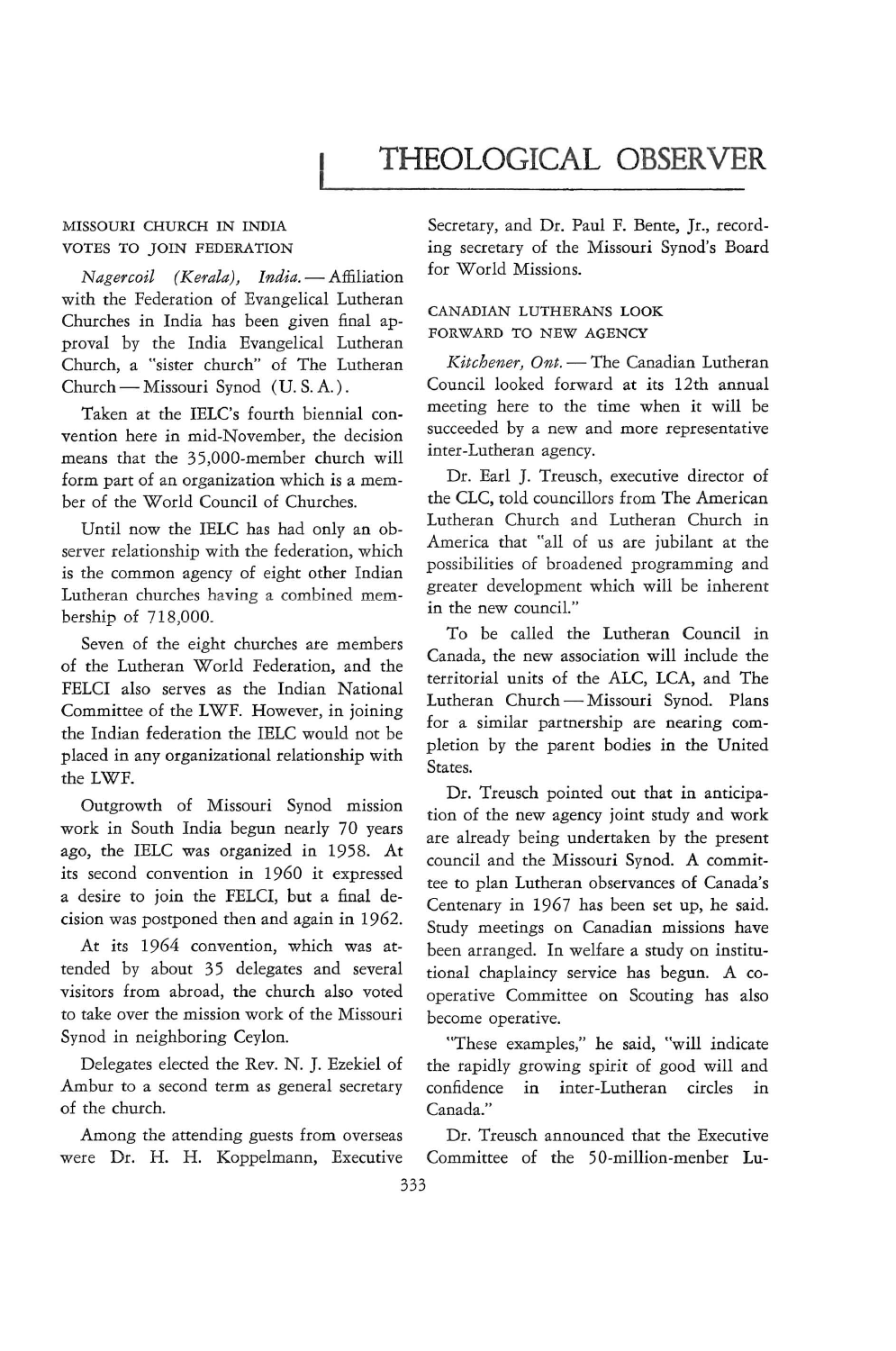theran World Federation will meet in Canada in 1967.

He also noted that the Lutheran churches in Canada will be one of the seven major denominations participating in the proposed Christian Pavilion at EXPO '67 in Montreal, "an event," he said, "of great historical significance."

The Division of Student Service, observing its 10th anniversary, reported a steady growth in its ministry since 1955. Today the division has a full-time executive secretary, five chaplains on five university campuses, three seminary interns, and 33 contact pastors. A proposed plan of future development calls for doubling the number of chaplains by 1970 and for \$50,000 in capital funds to help provide student centers for the various campuses in the coming 5-year period.

In 1956 the Lutheran Church became the first denomination in Canada to have a fulltime chaplain for university work. He was the Rev. Donald H. Voigts, who has been executive secretary of the division since 1962 and was reelected to another term.

#### LWR REELECTS DR. FRY, ITS PRESIDENT SINCE '45

 $New$  York. - Directors of Lutheran World Relief reelected Dr. Franklin Clark Fry, president of the Lutheran Church in America, as president of the overseas material aid agency.

A founder of the agency, Dr. Fry has headed LWR since it was organized in 1945.

Other officers reelected were the Rev. Edwin A. Nerger, chairman of The Lutheran Church-Missouri Synod's Board of World Relief, secretary, and Dr. Paul C. Empie, executive director of the National Lutheran Council, treasurer.

The elections were held during a board meeting here that followed the corporation's annual meeting on Feb. 2.

LWR serves the participating church bodies of the NLC, the Lutheran Church in America, the American Lutheran Church, and the Board of worid Relief of the Missouri Synod.

## AUSTRALIAN MERGER WOULD CANCEL MEMBERSHIP IN LWF

Adelaide, (South) Australia. - Australia's two Lutheran church bodies will act this year on an officially sponsored union plan that would leave the Lutheran World Federation without any member church in this country.

A specific provision to this effect is included in a document of union adopted unanimously on Jan. 11 by a joint meeting of the two churches' intersynodical committees, which are charged with matters relating to Australian Lutheran unity.

If both adopt it, the only immediate effect would be mutual recognition of pulpit and altar fellowship, However, it would commit them to go ahead with plans for the formation of a united church.

The document points out that union would automatically terminate all existing external ties of both churches.

Most important of such ties are the UELCA's church fellowship with the American Lutheran Church, its participation in the international Lutheran Mission New Guinea, its LWF membership, and the ELCA's church fellowship with the Missouri and Wisconsin synods.

Concerning them the union plan makes these provisions:

1 ) "We face the immediate obligation of having to determine our future common relationship to the churches with which we severally have been in fellowship."

2) Continuing support to "the native Lutheran churches in New Guinea" is pledged, but "we declare that we do not hereby enter into any direct church fellowship with the other supporting bodies" - the ALC and the Neuendettelsau and Leipzig mission societies of Germany.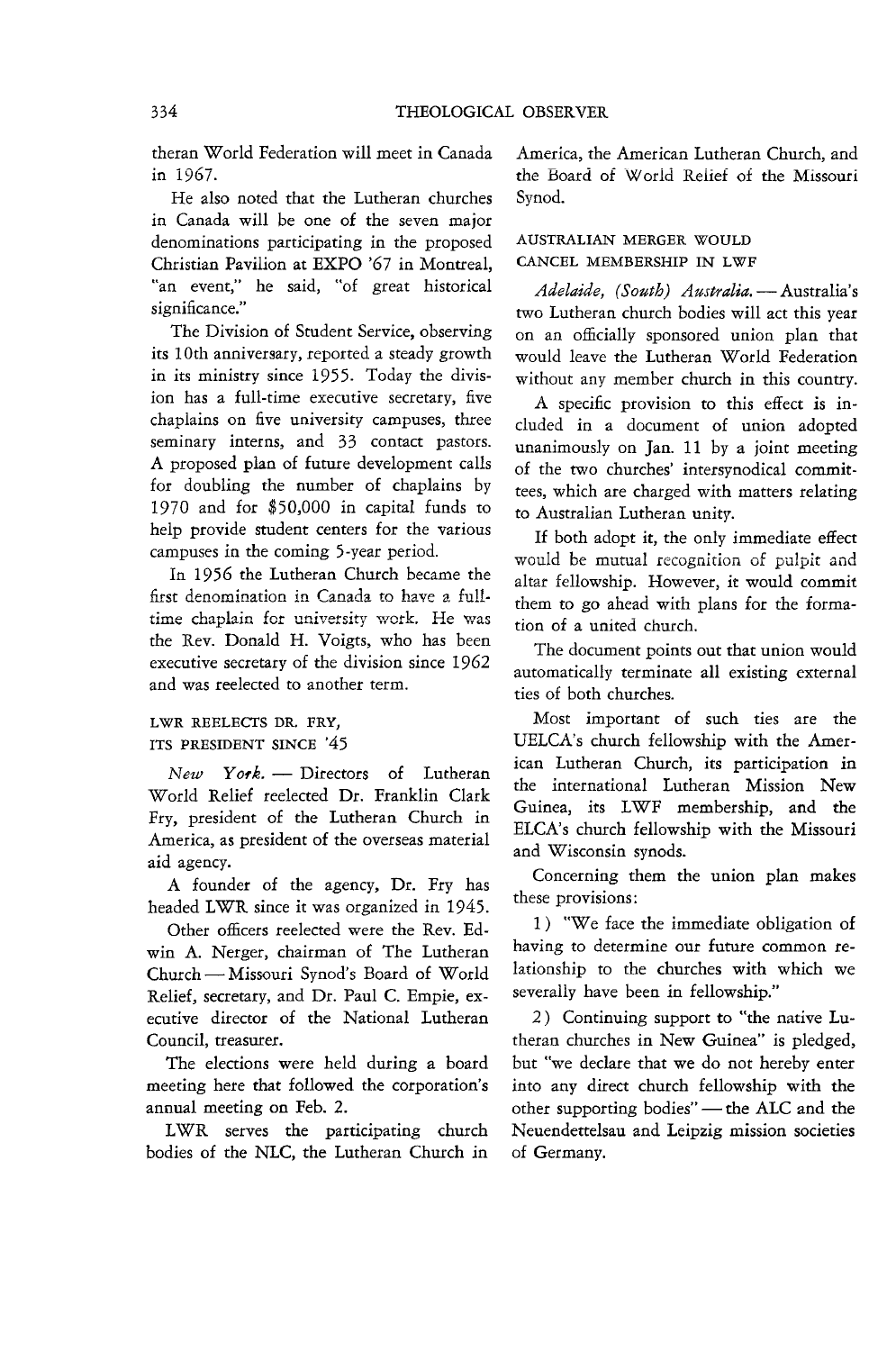3 ) "We are agreed not to seek affiliation with the Lutheran World Federation until the implications of such affiliation are resolved to the satisfaction of the united church."

Dr. Max Lohe, president general of the UELCA, explained that this meant that federation membership will not be considered until "the ecclesiological problem of the LWF has been settled by the federation itself."

The document itself includes this "declaration concerning our attitude to the Lutheran World Federation":

1) The LWF "has clearly indicated its intention to be a federation of churches and not a church. There is no reason to doubt the genuineness of this intention. However, the ecclesiological problem still remains: Can a federation with a specific doctrinal basis act in essential church work *(in sacris)* on behalf of its member churches without itself assuming the character of church in the New Testament sense?

"This problem is unresolved within the federation itself, for member churches not in church fellowship with other member churches have been asked to give their reasons for not entering into church fellowship with them."

2) "In the uniting churches there are some who hold that membership in the Lutheran World Federation is not contrary to the Word of God, while others hold that it is."

3) "In view of these facts and because Lutheran union is for Scriptural and practicai reasons the paramount duty of the Lutheran churches in Australia, we are agreed not to seek affiliation with the Lutheran World Federation until the implications of such affiliation are resolved to the satisfaction of the united church."

To further justify the position taken on LWF membership, the document asserts that

"membership in an association or federation of churches is in itself neither bidden nor forbidden in the Holy Scriptures, so that **it**  is an adiaphoron and therefore a matter of free choice for a church in keeping with its confessional character and such principles as it may hold to be necessary for its wellbeing."

Committee agreement on the plan was characterized as "a real breakthrough" in Australian Lutheran unity efforts which have been deadlocked since 1952 over the issue of "sinful unionism" - the description applied by the ELCA to the UELCA's associations in the Lutheran Mission New Guinea and the LWF.

It was in 1952 that the intersynodical committees finished a 4-year task of drafting theses of agreement which were adopted by both churches.

The UELCA interpreted this as the achievement of sufficient doctrinal agreement to warrant pulpit and altar fellowship and practical steps toward union, but the ELCA refused to go further until the question of the churches' external associations was settled.

Last year, after two years' work, the faculties of Australia's two Lutheran theological seminaries - the UELCA's Immanuel and the ELCA's Concordia-completed an assignment from the intersynodical committees to work out a statement on "The Theology of Fellowship and Cooperation."

The statement was accepted at a joint meeting of the committees early in December. A subcommittee was then named to present to the Jan. 11 meeting what has come to be called the Document of Union. Unanimous adoption at the latter meeting took place after the document was "thoroughly discussed and evaluated," it was reported. The ELCA took favorable action at its March meeting in Toowoomba, Queensland. The UELCA will act at its meeting in October.

In the document's preamble it *is* stated that "we believe that the union between our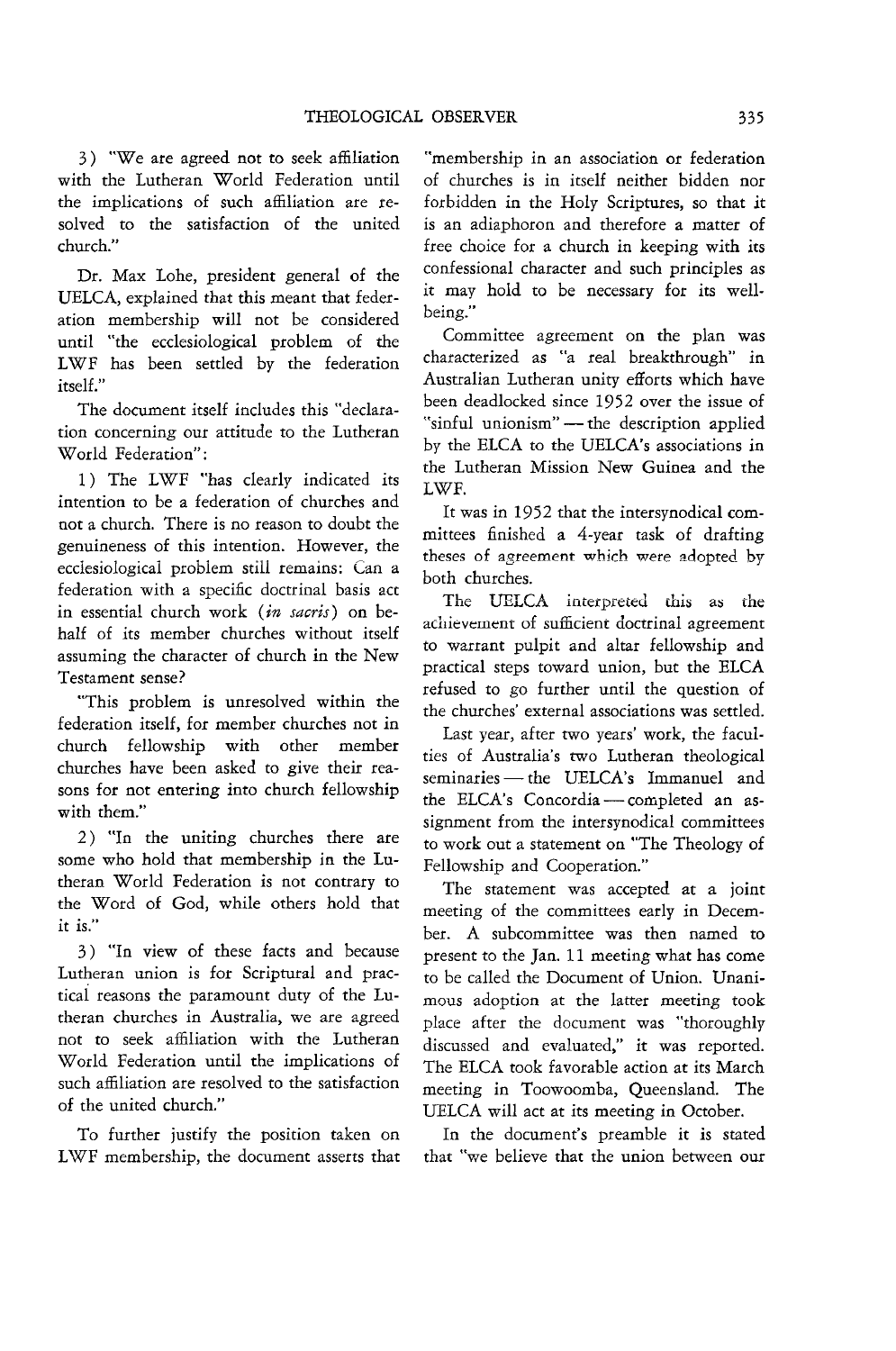churches is (God's) holy will for us at this time" and "we ... give each other the solemn pledge to unite together.  $\ldots$ ."

## VALPARAISO UNNERSITY RECENES SECOND \$1 MILLION GIFT

*Valparaiso, Ind.* - For the second time in five months Valparaiso University here has announced receipt of a \$1 million gift, President o. P. Kretzmann announced after a meeting of the university's board of directors. The gift will be used for the Julius and Mary Neils Science Memorial Building. The previous gift was a bequest from William A. Gellersen and will be used to erect a new administration building.

Nine children and eight grandchildren have contributed sums ranging from \$2,500 to \$375,000 for the building of the Center of Science on the university's new campus. The donors live in nine states and Canada. Julius Neils was the former president of the Neils Lumber Co., which he founded in 1895 after brief careers in teaching and the hardware business. He died in 1933.

A grant under the Higher Educational Facilities Act has been recommended to the U. S. Office of Education by the Indiana Commission on Higher Education Facilities to supplement the gift from the Neils family. The first unit of the proposed \$3 million Science Center will house facilities for the chemistry and biology departments. Subsequent units will house additional classrooms for chemistry, biology, and mathematics, as well as laboratories for the physics department.

The new unit will be the first major instructional building of the college of arts and sciences to be located on the East campus. Pending approval of federal funds it is hoped construction will begin early in spring, and completion will come prior to the opening of the 1966-67 school year.

President Kretzmann also announced the

erection in the near future of a new admissions building and an addition to Moellering Library. The Valparaiso University Guild has pledged \$40,000 toward the new onestory admissions building, and friends of the university are contributing \$100,000 to add a third floor to the library.

#### WELFARE AGENCIES WIN MISSOURI SYNOD APPROVAL

St. Louis. - Nine welfare agencies are included in the first list of agencies to be granted accreditation by the Department of Social Welfare of The Lutheran Church-Missouri Synod, according to Henry F. Wind, department Executive Secretary. The action came in response to a resolution of the Synod and approval of the procedures and standards by the Synod's Board of Directors.

Included in the initial list are: East Ridge Retirement Village, Miami; Lutheran Child \Vf eHare Association, River Forest, Ill.; Lutheran Social Services, Fort Wayne; Lutheran Home Finding Society, Fort Dodge, Iowa; Wartburg Lutheran Home for the Aging, Brooklyn; Lutheran Child and Family Service, San Francisco; Lutheran Home for the Aged, Westlake, Ohio; Lutheran Association for Works of Mercy, West Roxbury, Mass.; Lutheran Child Welfare Association, New York.

Additional agencies are expected to receive accreditation in the near future, Dr. Wind reported. Aim of the accreditation, which is voluntary on the part of the agency, is "to assist in the establishment of standards and improvements in the social welfare program within the Synod," Dr. Wind said. Currently 46 social welfare agencies are operated by organizations affiliated with the Synod.

## ARMY CHAPLAIN BECOMES MISSOURI SYNOD PERSONNEL DIRECTOR

*St. Louis.* - Chaplain (Col.) John F. Gaertner has been named the first Director of Personnel for The Lutheran Church